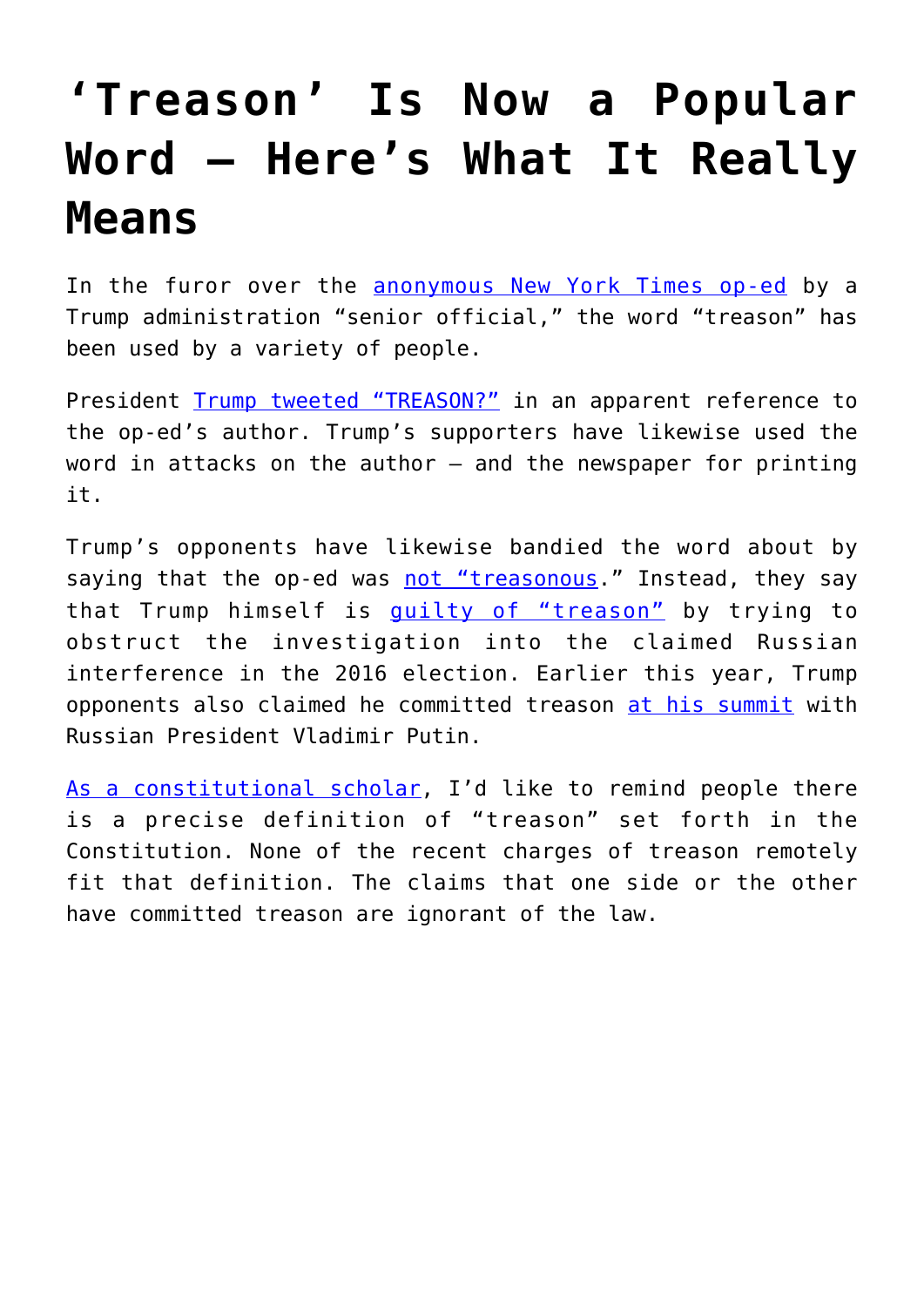

Mildred Gillars, center, known to American GIs in WWII as 'Axis Sally,' arrives in the U.S. to face a treason charge. AP/Harvey Georges

## **Nothing worse**

Treason is the only crime [specifically defined in the](https://www.law.cornell.edu/constitution/articleiii) [Constitution](https://www.law.cornell.edu/constitution/articleiii). It is a heinous crime, the worst crime that can be committed by an American citizen. It is a betrayal of the nation and of values embodied in the American constitutional system.

It can be punished by death.

When the framers defined "treason" in [Article III, Section 3,](https://www.law.cornell.edu/constitution/articleiii) they were determined to avoid the use of "treason" as it had been used in English law to punish opponents of the king.

In English law, "treason" meant acts of [disloyalty to the](http://www.legislation.gov.uk/aep/Edw3Stat5/25/2/introduction) [king](http://www.legislation.gov.uk/aep/Edw3Stat5/25/2/introduction). A person convicted of "treason" was [not only executed,](https://www.theguardian.com/law/2014/oct/17/treason-act-facts-british-extremists-iraq-syria-isis) but all of his property was "attained" – or confiscated by the government.

This was not the way the crime of treason would operate in the United States, which was founded by those who had rebelled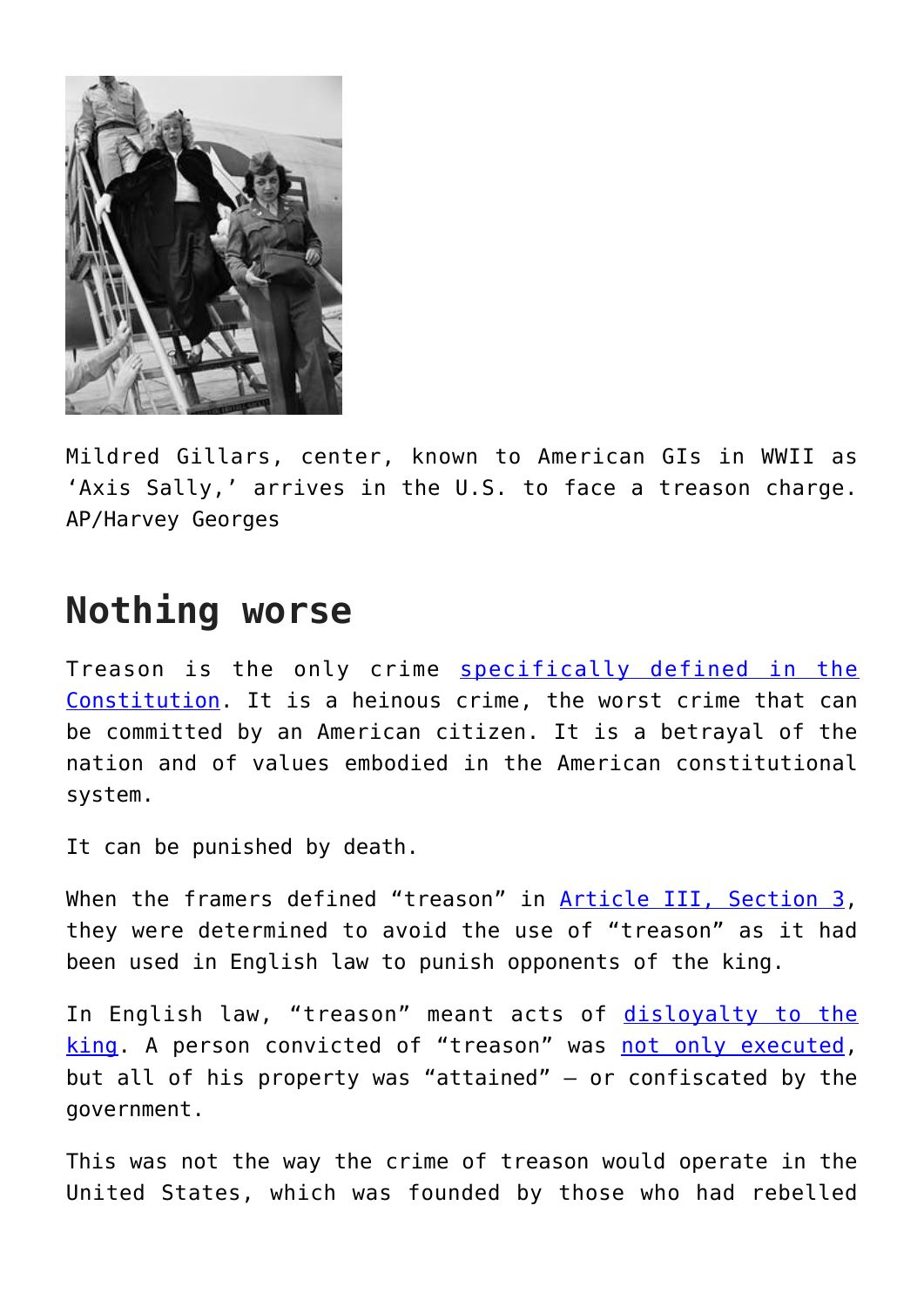against the British king. The framers of the constitution made sure of that.

Here's how the framers [defined treason](https://www.nytimes.com/1861/01/25/archives/treason-against-the-united-states.html):

*"Treason against the United States shall consist only in levying War against them, or in adhering to their enemies, giving them Aid and Comfort."*

So, the crime of treason can only be committed by an American citizen during time of war with a foreign enemy.

The last convictions for treason took place in the wake of World War II. They included the conviction of an American citizen known as "[Axis Sally"](https://www.britannica.com/biography/Mildred-Gillars) for broadcasting demoralizing propaganda to Allied forces in Europe from a radio station in Germany during World War II.

The constitutional provision also [imposes stringent](https://www.law.cornell.edu/constitution/articleiii) [requirements](https://www.law.cornell.edu/constitution/articleiii) for a conviction of treason:

*"No Person shall be convicted of Treason unless on the Testimony of two witnesses to the same overt Act, or on Confession in open Court."*

By requiring this type of direct evidence, the framers minimized the danger of an innocent person being convicted, and prevented the possibility of a charge of treason being brought by a single person.

Third, [the](http://www.annenbergclassroom.org/page/article-iii-section-3)re can be no punishment of anyone other than the [person convicted of treason:](http://www.annenbergclassroom.org/page/article-iii-section-3)

*"The Congress shall have the Power to declare the Punishment of Treason, but no Attainder of Treason shall work Corruption of Blood or Forfeiture except during the Life of the Person attainted."*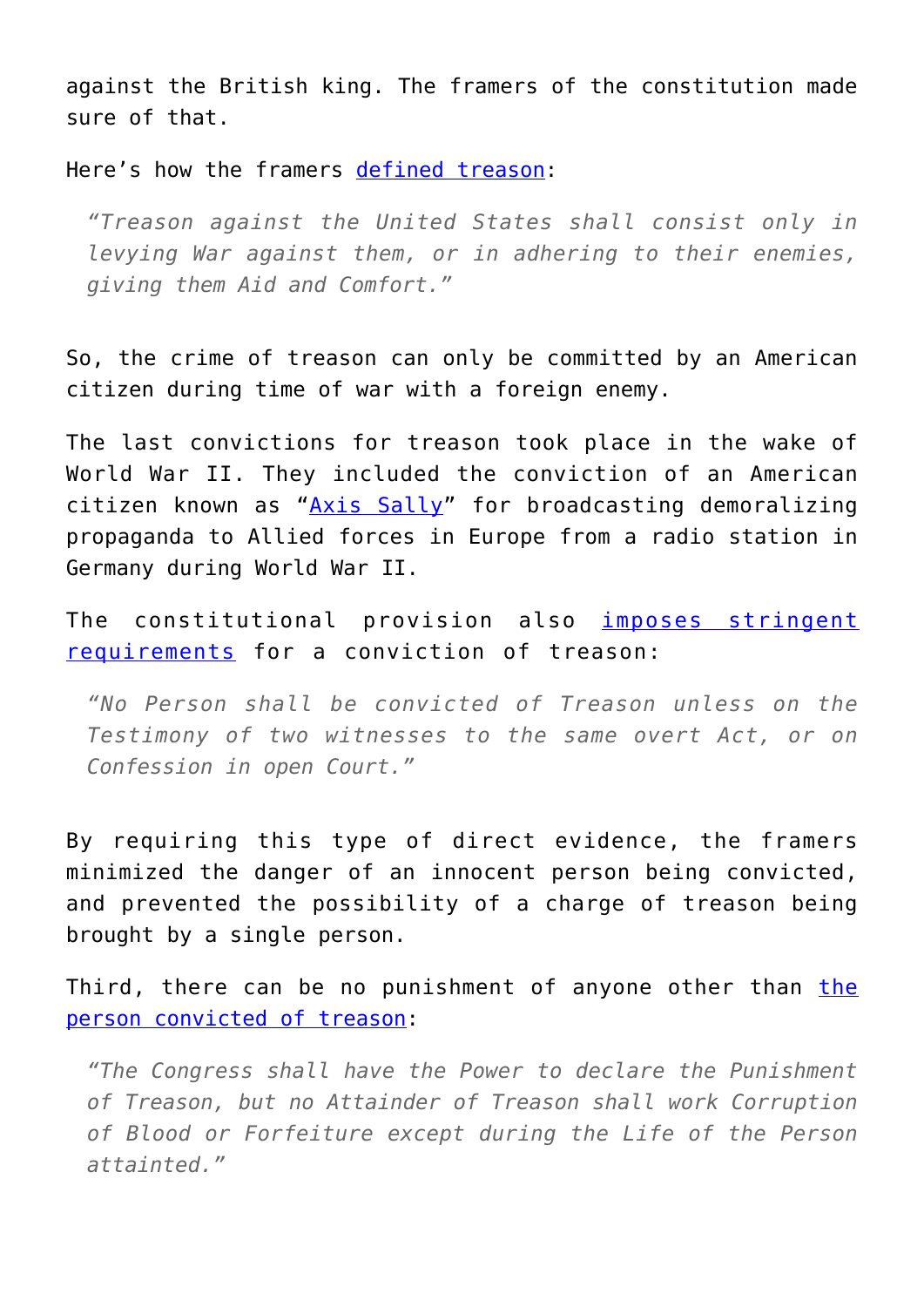

William Bruce Mumford was executed for treason in 1862. Wikipedia

## **Ignoring the US Constitution**

Let's review. In the American constitutional system, the crime of treason is specifically defined in the Constitution to be limited to acts aiding the enemy in time of war. It can only be proven by the testimony of two witnesses to the same overt act. And the punishment cannot extend beyond the person convicted of treason.

For anyone from the president on down to accuse any person of "treason" for any other action – no matter how egregious and no matter how harmful to the interests of the United States that action may be  $-$  is just plain wrong.

Worse yet, it flagrantly ignores what the framers were trying to accomplish with their narrow and precise definition of treason and the safeguards surrounding any conviction for that crime.